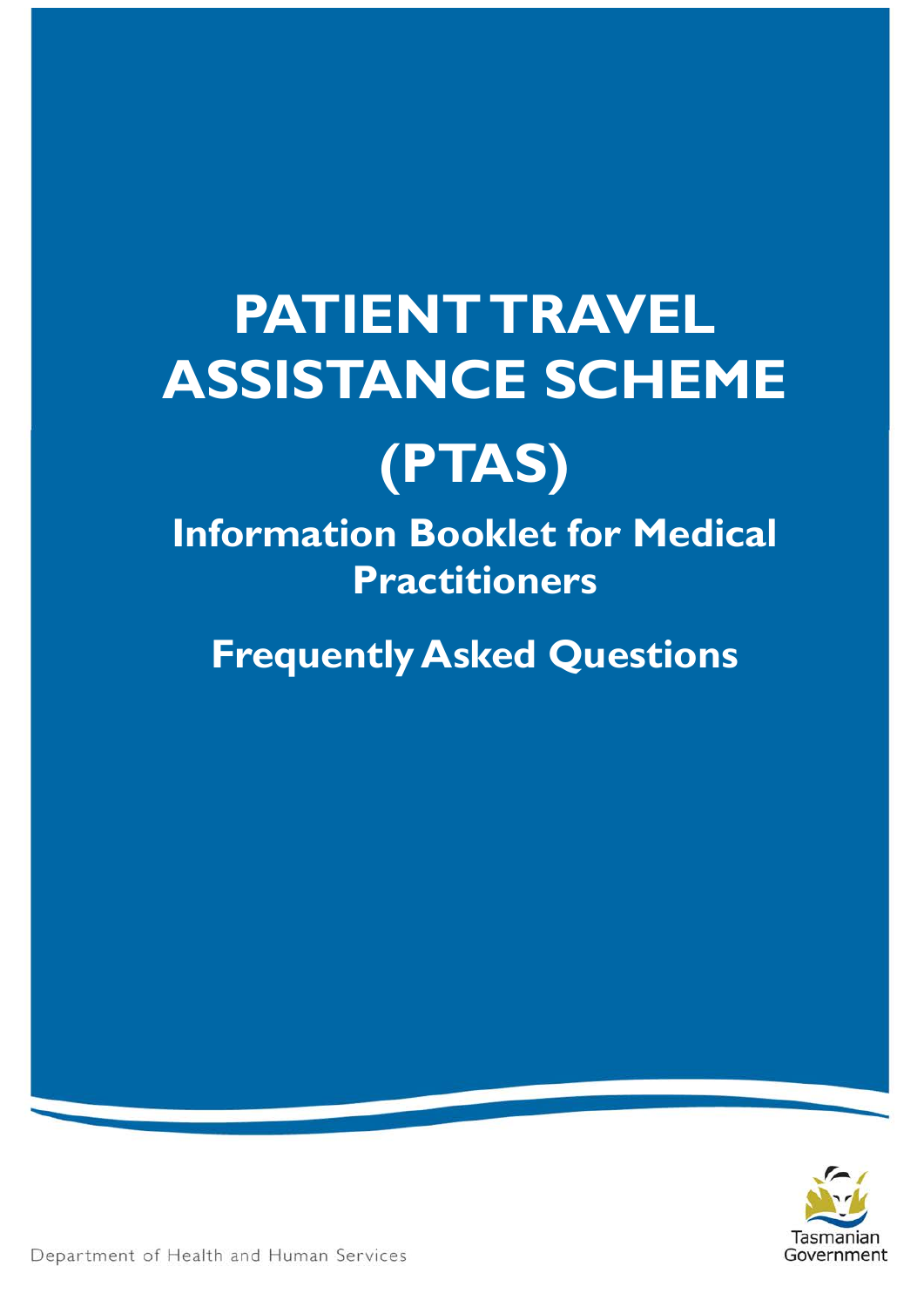### What is the Patient Travel Assistance Scheme?

The Patient Travel Assistance Scheme (PTAS) provides financial assistance with travel and / or accommodation costs for Tasmanian permanent residents to access a range of specialist medical services where these services are not available locally.

This is an assistance scheme only and patients are expected to make a patient contribution.

### Who is eligible for PTAS?

Patients will be eligible for financial assistance under PTAS if they:

- are a Tasmanian permanent resident; and
- are being referred to:
- o the nearest oncology/dialysis treatment centre more than 50 km (one-way) from their home; or
- o a specialist medical service/lymphoedema treatment more than 75 km (one-way) from their home; or
- o a specialist medical service not available in Tasmania; and
- are travelling by a normal form of transport (the scheme does not meet ambulance costs); and
- have a PTAS application form signed by their referring medical specialist, oral/maxillofacial surgeon or rural GP referring them to the nearest appropriate specialist; and
- receive treatment claimable under Medicare from a recognised medical specialist.

#### When wouldn't a patient receive PTAS assistance?

Financial assistance under PTAS is not available if they:

are accessing a medical service that is not covered by the Scheme;

- are entitled to financial assistance through another scheme e.g. Motor Accident Insurance Board (MAIB), Department of Veterans Affairs (DVA), Workers Compensation, or other compensable schemes;
- are travelling to a specialist that is not the closest available appropriate specialist in Tasmania; or
- live within 75 km (or 50 km for dialysis/ oncology) of the facility where the medical specialist is seeing them;
- seek specialist medical treatment outside Australia; or
- are referred for interstate services on the basis of shorter waiting lists.

#### What kinds of specialist medical services are covered?

The specialist medical services for which assistance is provided are defined as:

- services funded by the Tasmanian public hospital system (including those services that would be provided in Tasmanian hospitals if the specialist staff and infrastructure were available); and
- services covered by an item in the Commonwealth Medicare Benefits Schedule (MBS) except services specified elsewhere in the policy; or
- emergency dental services (defined as treatment of dental haemorrhage, facial/ neck swelling of a dental origin, or oral/ facial trauma including trauma to dentistry) provided by a general dental practitioner or
- an oral/maxillofacial surgeon; or
- routine dental treatment, in circumstances where a patient's medical condition necessitates specialist medical backup at the time of dental treatment (e.g. coagulation disorders, epilepsy, etc.).

This document is by necessity abridged, for a full description of PTAS eligibility criteria and other conditions, please refer to the PTAS policy document which is available from the DHHS website at: [www.dhhs.tas.gov.au/ptas](http://www.dhhs.tas.gov.au/ptas)

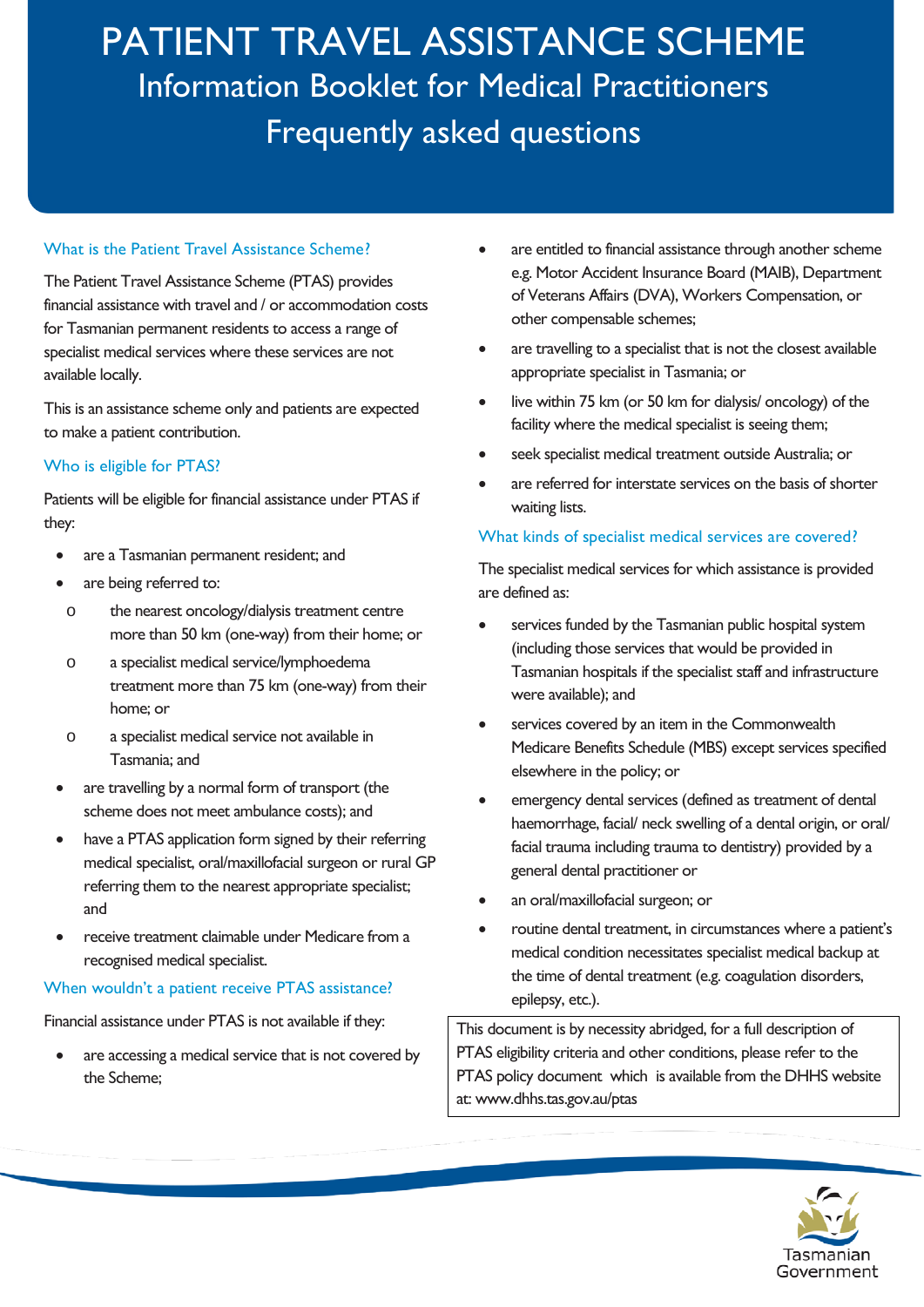#### What services are not eligible?

The following services are ineligible for assistance under the scheme:

- surgery provided for cosmetic reasons only;
- general dental and orthodontic services (except in cases as defined above);
- general allied health services;
- Intro Vitro Fertilisation (IVF) services irrespective of whether it is for infertility or for any other reason;
- services that do not satisfy the "nearest specialist service" definition; or
- experimental treatment.

Some medical or allied health services are eligible for PTAS. Please refer below or to the PTAS policy and guidelines for more details.

### What other medical or allied health services are eligible for PTAS?

#### Other eligible medical and allied health services include:

**Jack Jumper Ant Allergy Program**

### **Allied Health Services:**

- Travelling for allied health services (for example, artificial limb fitting) as a part of the whole medical treatment process; or
- Travelling for lymphoedema treatment; and
- Other areas as determined by the PTAS Committee.

#### **GP Proceduralists**

Some medical services performed by GP Proceduralists are regarded as specialist medical service under the Scheme.

**Pre-implantation Genetic Diagnosis (PGD)** 

PGD is benefited where there is a known genetic disorder in a family and for which PGD is available.

In some cases patients are eligible for assistance for independent midwifery service, or participation in a clinical trial, subject to approval on a clinical basis.

#### Who can make the referrals?

The referral to a specialist medical service must be made by either a:

- medical specialist or oral/maxillofacial surgeon who is recognised in the appropriate speciality for the purpose of the Health Insurance Act 1973; or
- rural GP\* to Tasmanian medical specialists or oral/maxillofacial surgeons; or

\* King Island rural GPs (District Medical Officers) may refer patients to interstate medical specialists on the basis of clinical grounds.

# What financial assistance is available for travelling in Tasmania?

Financial assistance is available towards approved air and road travel, and accommodation (where applicable) expenses.

Patients can either make their own travel and /or accommodation arrangements and claim the subsidy on return home from the specialist treatment, or organise with the local PTAS Coordinator to pre-book the travel and /or accommodation.

The subsidy rate for the patient and their approved escort(s) are as follows:

#### **Travel**

- the cost of return economy bus tickets; or
- private vehicle travel (21 cents/km) to and from the medical facility.

*Residents of King Island and the Furneaux Islands*

The cost of a return economy airfare (Island Resident rates); plus the cost of the most economical, appropriate form of transport from the destination airport to and from the medical facility.

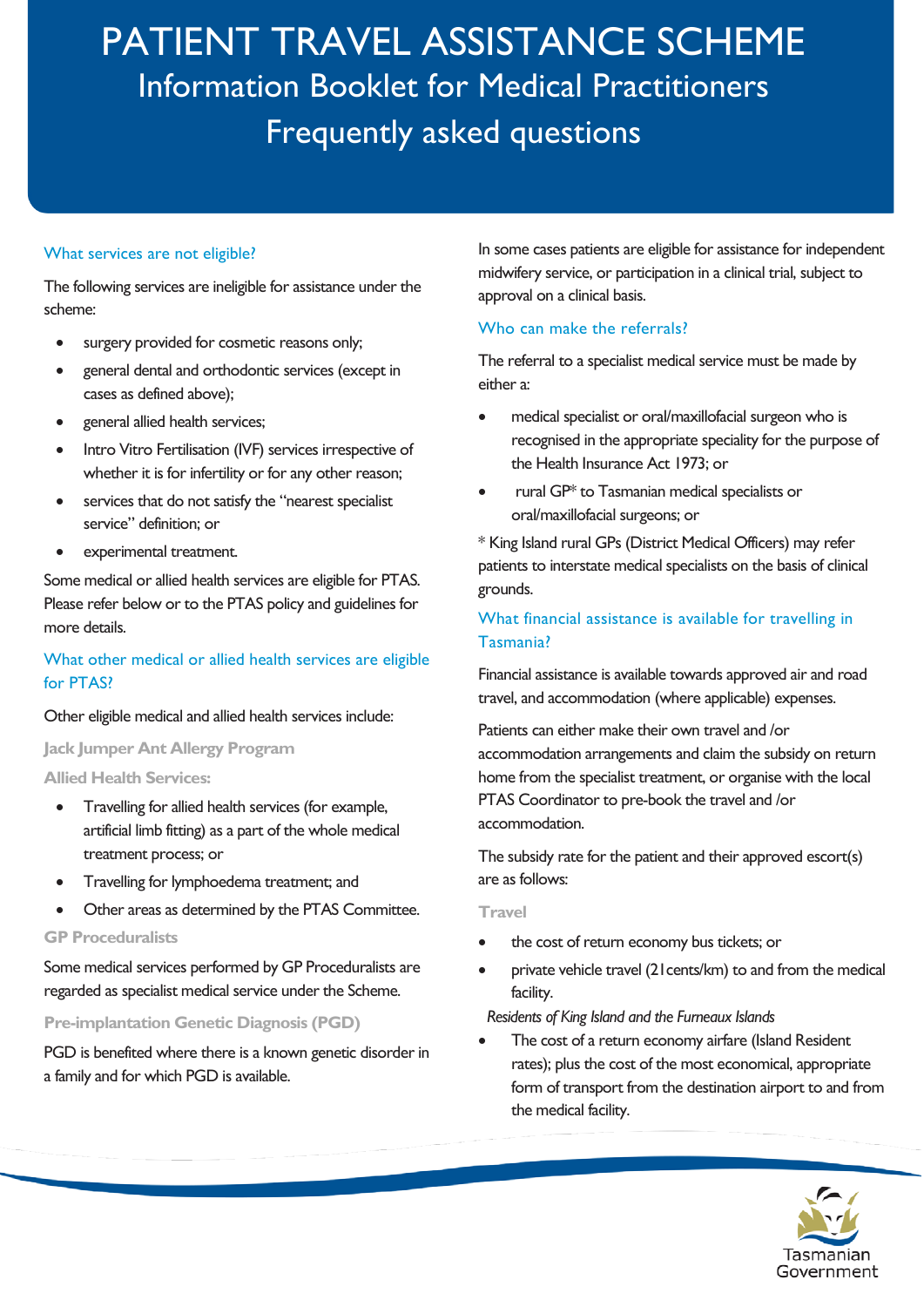#### **Accommodation**

• A maximum of \$66 per night for commercial accommodation for each approved person.

# What financial assistance is available for travelling interstate (outside Tasmania)?

Financial assistance is available towards approved air/sea and road travel, and some accommodation (where applicable) expenses. The local PTAS Coordinator will assist the patient by making air/ferry ticket and accommodation bookings.

The subsidy rate for the patient and their approved escort(s) are as follows:

#### **Travel**

- If they live more than 75 km from the airport/ ferry terminal they can claim assistance with costs incurred for travel between home and the departure point.
- The air/ferry ticket will be paid at no more than economy class.
- They may also claim their travel by the most economical transport option that is appropriate, between the airport/ferry terminal to the specialist medical facility.

#### **Accommodation**

• A maximum of \$87 per night for commercial accommodation for each approved person.

#### Can they have someone travel with them?

The Scheme assists with the travel and accommodation costs of an escort accompanying them if the patient is under the age of 18 years. If the patient is aged 18 years or over, an escort may be eligible for financial assistance if the escort is necessary to actively assist them during their travel or treatment. In some exceptional circumstances, approval may be given for financial assistance for more than one escort.

#### What contribution does the patient make?

#### **Travel**

Health Care or Pensioner Concession cardholders are required to contribute \$16.50 towards the cost of each return journey. Non-cardholders are required to contribute \$82.50 towards the cost of each return journey.

In any one financial year, the maximum contribution rate for a cardholder is \$132, and for a non-cardholder is \$330. If these limits are reached, no further contributions will be required for that year.

The patient and any approved escort are required to meet the additional costs incurred if they choose a more expensive form of transport than that approved (e.g. travel by air when road transport is assessed as appropriate).

#### **Accommodation**

Patients and their approved escort are required to meet the cost where the accommodation cost is over the accommodation subsidy rate per night, per approved person.

Non-cardholders and their escort are required to pay the first two nights' accommodation costs for each stay.

# Is the patient eligible for PTAS if they travel interstate for a specialist medical service which is also available in Tasmania?

No. The Tasmanian Government is strongly committed to provide as many medical services as possible to all Tasmanians. If the patient wishes to access a specialist medical service interstate, this will attract a cost to the Tasmanian Government through an Interstate Charging Agreement between the Tasmanian Government and other jurisdiction governments.

To ensure our services are safe, sustainable and appropriate to all Tasmanians, you are encouraged to support Tasmania's health system and refer your patients to the service in Tasmania.

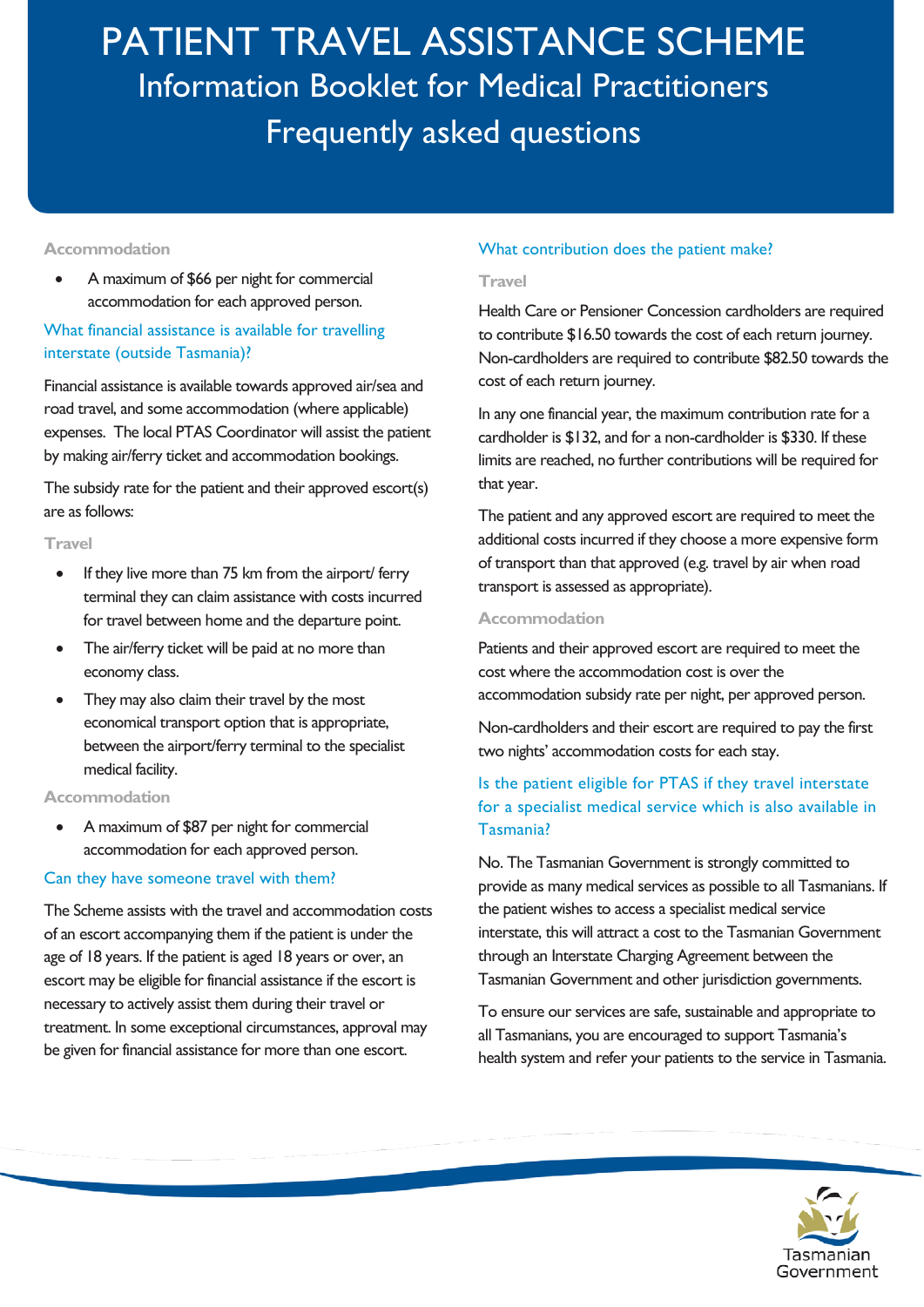#### How can patients apply for assistance?

The referring specialist or rural GP should provide patients with the PTAS application form when they are referred for a specialist medical service. You should complete Section A of the PTAS application form at this time.

Wherever possible, the completed PTAS application form should be submitted to their local PTAS Coordinator as soon as the application form is completed by you and your patient. This allows time for the eligibility and level of assistance to be assessed, and to inform the patient of the outcome of the application prior to making travel and/or accommodation arrangements.

It is important to note that the lodgement of an application form does not in itself represent approval.

What do I do if my patients needs to travel urgently for treatment and does not have time to submit the PTAS application form?

Please contact the PTAS Coordinator directly to organise travel arrangements, subject to approval.

#### What is the time limit in submitting the receipts after the journey is completed?

All claims, with all necessary documentation attached, must be lodged within four months of return from treatment.

#### How do I complete the form?

You will need to complete Section A of the PTAS application form. The form is available electronically from the DHHS website: www.dhhs.tas.gov.au/ptas

After completing Section A, you can either:

### **Email:**

- 1. complete the form by typing directly into the boxes provided
- 2. save the completed form with a new file name "Patient's first name Patient's last name"
- 3. choose the "Print Form" button to prepare a copy for your/patient's records
- 4. click "Submit by Email" to send the completed form.

**Post, fax or deliver in person:**

- 1. choose the "Print Form" button to print an application form
- 2. complete the form
- 3. fax, post or bring the completed form to your local PTAS Office.

The Patient should complete Section B and retain Section C of the application form to take to the nominated specialist who will be providing the specialist service to complete Section C.

#### What information do I need to fill on Section A of the PTAS application form?

It is very important to provide detailed information. This will speed up the approval process and prevent further queries.

For example:

#### *Question 4: Consultation/procedure to be undertaken*

It is acknowledged that referring specialists can find it difficult to maintain current knowledge of specialist services available in Tasmania.

For these reasons, you are requested to clearly specify the patient's diagnosis and the treatment for which the patient is being referred. Information should be explicit, words such as "review" or "consultation" are normally insufficient. Details should be provided such as "post-surgery review" or "presurgery assessment".

This will assist the Medical Authoriser to determine whether the service is available in Tasmania, and thus the eligibility of the application for assistance, without the need to contact you for clarification.

If insufficient information is provided the applicant risks either being refused assistance, or having their travel delayed.

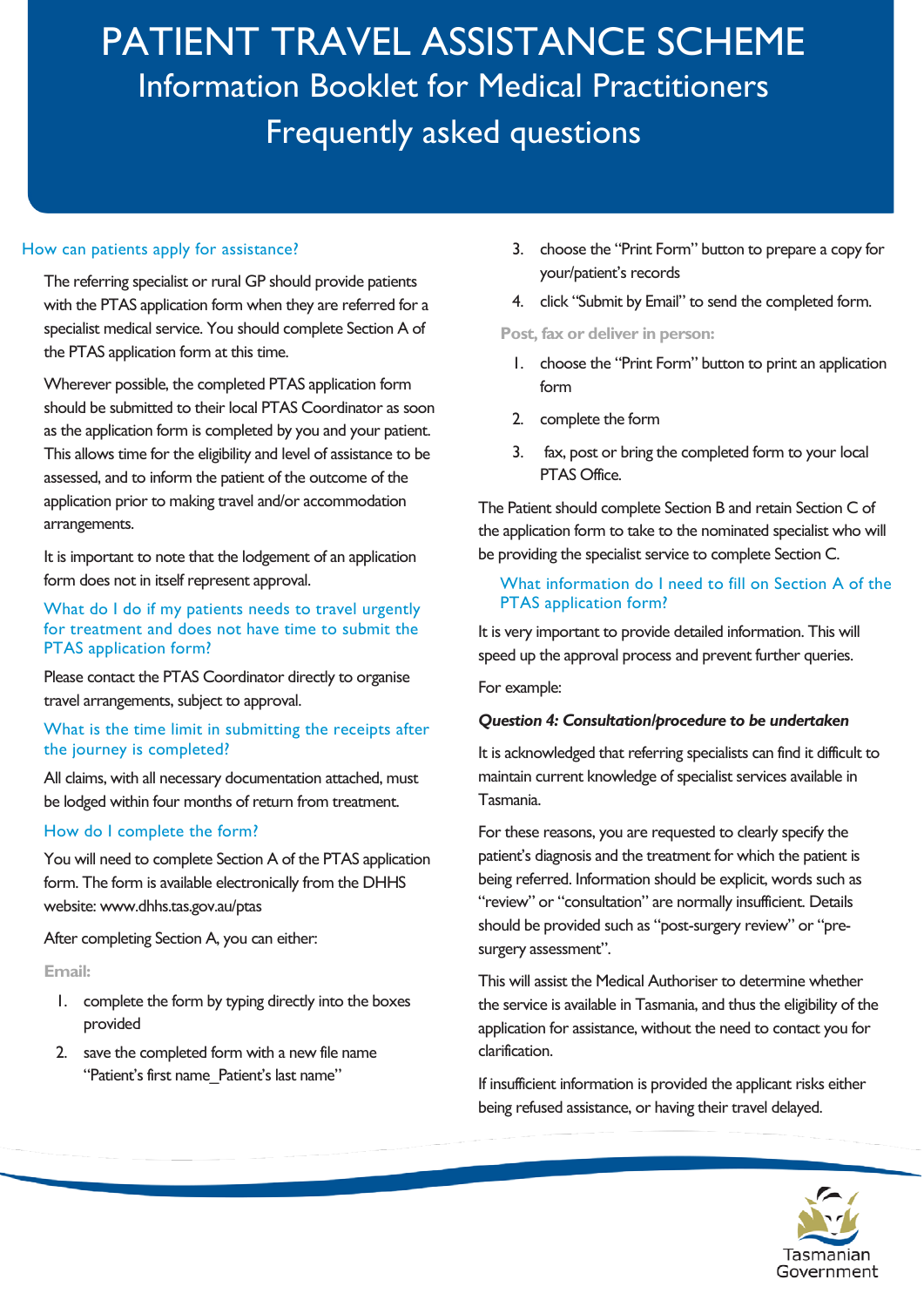#### *Question 7: Reason for escort*

In most cases emotional support is not considered a sufficient reason for subsidising an escort. The Medical Authoriser may request details as to what clinical support (such as to facilitate and/or participate directly in the patient's care during the travel) an escort is able to provide before approving travel.

#### What can I do to assist patients needing PTAS?

- Provide advice to your patients that travel assistance may be available to them through PTAS;
- Refer patients to PTAS Coordinators if you are unable to assist;
- Provide sufficient PTAS information to patients;
- Complete the PTAS application form;
- Explain to patients the importance of attending their medical appointment; and
- Assure patients that their information will be treated as confidential.

#### I have some queries, where can I get more information?

Should you have any concerns in meeting the requirements, please feel free to contact the PTAS Office at the nearest major public hospital. PTAS Coordinators can direct you to the appropriate Medical Authoriser if required.

The PTAS policy for viewing is available from the DHHS website at: [www.dhhs.tas.gov.au/ptas](http://www.dhhs.tas.gov.au/ptas)

### **Patient Travel Assistance Scheme Offices**

**PTAS South**

C/- Telstra Building Ground Floor 70 Collins Street, Hobart 7000 Phone: 6166 8225 Fax: 6173 0321 Switchboard Phone: (03) 6166 8308

# **Launceston General Hospital**

Charles Street, Launceston 7250 Phone: (03) 6777 6249 Fax: (03) 6348 7964 Switchboard Phone: (03) 6777 6777

# **North-West Regional Hospital** C/ Parkside Building

Strahan Street, Burnie 7320 Phone: (03) 6477 7734 Fax: (03) 6434 6998 Switchboard Phone: (03) 6493 6000

# **Other PTAS Coordinators**

**Devonport Community and Health Services Centre** 23 Steele Street, Devonport 7310 Phone: (03) 6478 6177

# **West Coast District Hospital**

60–64 Orr Street, Queenstown 7467 Phone: (03) 6495 1550

**Rosebery Community Health Centre** Murchison Highway, Rosebery 7470 Phone: (03) 6495 1570

**Smithton District Hospital** 74 Brittons Road, Smithton 7330 Phone: (03) 6478 9520

**King Island Hospital and Health Centre** 31 Edward Street Currie, King Island 7256 Phone: (03) 6462 9900

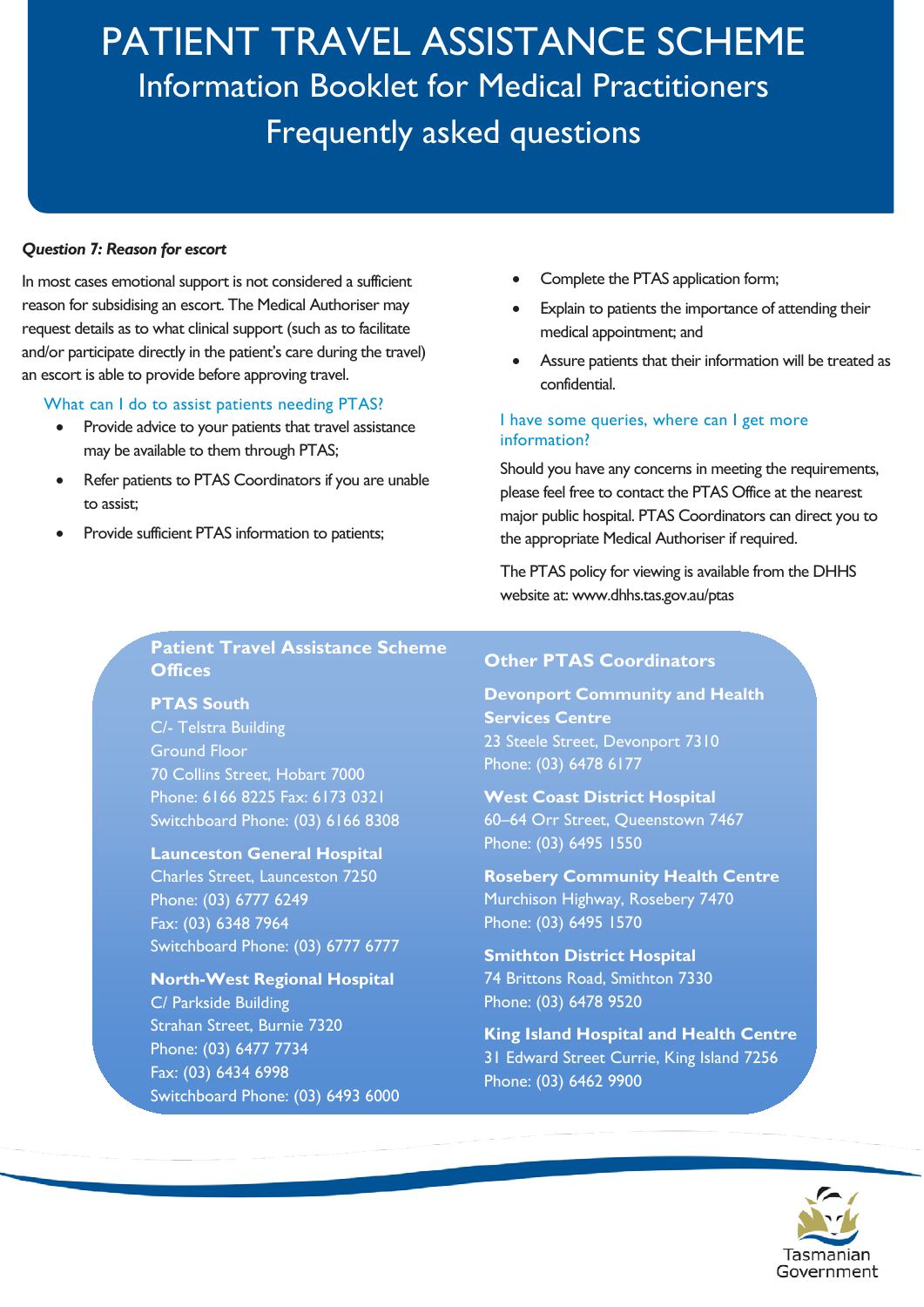#### **Sample PTAS Application form to be completed by referring specialist:**

| <b>SECTION A - REFERRING SPECIALIST TO COMPLETE (PLEASE PRINT)</b><br>DDMMY<br>Date of birth<br>$\Box$ Yes $\Box$ No                                                                                                                                                                                                                                                                                                           | Personal information collected from you in applying to the Patient Travel Assistance Scheme will only be used for the purpose of<br>managing, assessing, advising upon and determining your application. Failure to provide the information may result in your application<br>not being considered. Personal information will be managed to comply with the requirements of the Personal Information Protection Act<br>2004, and may be accessed upon request to the relevant Patient Travel Assistance Scheme Coordinator in your area. |                                                                                                      |
|--------------------------------------------------------------------------------------------------------------------------------------------------------------------------------------------------------------------------------------------------------------------------------------------------------------------------------------------------------------------------------------------------------------------------------|------------------------------------------------------------------------------------------------------------------------------------------------------------------------------------------------------------------------------------------------------------------------------------------------------------------------------------------------------------------------------------------------------------------------------------------------------------------------------------------------------------------------------------------|------------------------------------------------------------------------------------------------------|
|                                                                                                                                                                                                                                                                                                                                                                                                                                |                                                                                                                                                                                                                                                                                                                                                                                                                                                                                                                                          |                                                                                                      |
|                                                                                                                                                                                                                                                                                                                                                                                                                                |                                                                                                                                                                                                                                                                                                                                                                                                                                                                                                                                          |                                                                                                      |
| 5 Can this procedure be undertaken in Tasmania?<br>6 Is the nominated specialist the nearest specialist? $\Box$ Yes $\Box$ No, please provide valid medical reason(s) below<br>7 Does the patient require active assistance by an escort? $\Box$ Yes, please provide valid medical reason(s) below $\Box$ No<br>8 Are special travel arrangements necessary for medical reasons? $\Box$ Yes $\Box$ No<br>□ Oxygen □ Wheelchair |                                                                                                                                                                                                                                                                                                                                                                                                                                                                                                                                          |                                                                                                      |
|                                                                                                                                                                                                                                                                                                                                                                                                                                |                                                                                                                                                                                                                                                                                                                                                                                                                                                                                                                                          | Telephone No.                                                                                        |
|                                                                                                                                                                                                                                                                                                                                                                                                                                |                                                                                                                                                                                                                                                                                                                                                                                                                                                                                                                                          | Telephone No. 2008 - 2008 - 2008 - 2009 - 2010 - 2010 - 2010 - 2010 - 2010 - 2010 - 2010 - 2010 - 20 |
|                                                                                                                                                                                                                                                                                                                                                                                                                                |                                                                                                                                                                                                                                                                                                                                                                                                                                                                                                                                          |                                                                                                      |
|                                                                                                                                                                                                                                                                                                                                                                                                                                |                                                                                                                                                                                                                                                                                                                                                                                                                                                                                                                                          |                                                                                                      |
|                                                                                                                                                                                                                                                                                                                                                                                                                                |                                                                                                                                                                                                                                                                                                                                                                                                                                                                                                                                          |                                                                                                      |
|                                                                                                                                                                                                                                                                                                                                                                                                                                |                                                                                                                                                                                                                                                                                                                                                                                                                                                                                                                                          |                                                                                                      |
|                                                                                                                                                                                                                                                                                                                                                                                                                                |                                                                                                                                                                                                                                                                                                                                                                                                                                                                                                                                          |                                                                                                      |
|                                                                                                                                                                                                                                                                                                                                                                                                                                |                                                                                                                                                                                                                                                                                                                                                                                                                                                                                                                                          |                                                                                                      |
|                                                                                                                                                                                                                                                                                                                                                                                                                                |                                                                                                                                                                                                                                                                                                                                                                                                                                                                                                                                          |                                                                                                      |
|                                                                                                                                                                                                                                                                                                                                                                                                                                |                                                                                                                                                                                                                                                                                                                                                                                                                                                                                                                                          |                                                                                                      |
| <b>OFFICE USE ONLY</b><br>PTAS: <b>O</b> APPROVED <b>O</b> NOT APPROVED <b>ESCORT: O</b> APPROVED <b>O</b> NOT APPROVED                                                                                                                                                                                                                                                                                                        |                                                                                                                                                                                                                                                                                                                                                                                                                                                                                                                                          | Date D D M M Y Y Y                                                                                   |
| Reason/Comment                                                                                                                                                                                                                                                                                                                                                                                                                 |                                                                                                                                                                                                                                                                                                                                                                                                                                                                                                                                          |                                                                                                      |
| $Date$ $D$ $D$ $M$ $H$ $Y$ $Y$ $Y$<br>Signature of Medical Authoriser                                                                                                                                                                                                                                                                                                                                                          |                                                                                                                                                                                                                                                                                                                                                                                                                                                                                                                                          |                                                                                                      |
|                                                                                                                                                                                                                                                                                                                                                                                                                                |                                                                                                                                                                                                                                                                                                                                                                                                                                                                                                                                          |                                                                                                      |
|                                                                                                                                                                                                                                                                                                                                                                                                                                |                                                                                                                                                                                                                                                                                                                                                                                                                                                                                                                                          |                                                                                                      |
|                                                                                                                                                                                                                                                                                                                                                                                                                                |                                                                                                                                                                                                                                                                                                                                                                                                                                                                                                                                          |                                                                                                      |